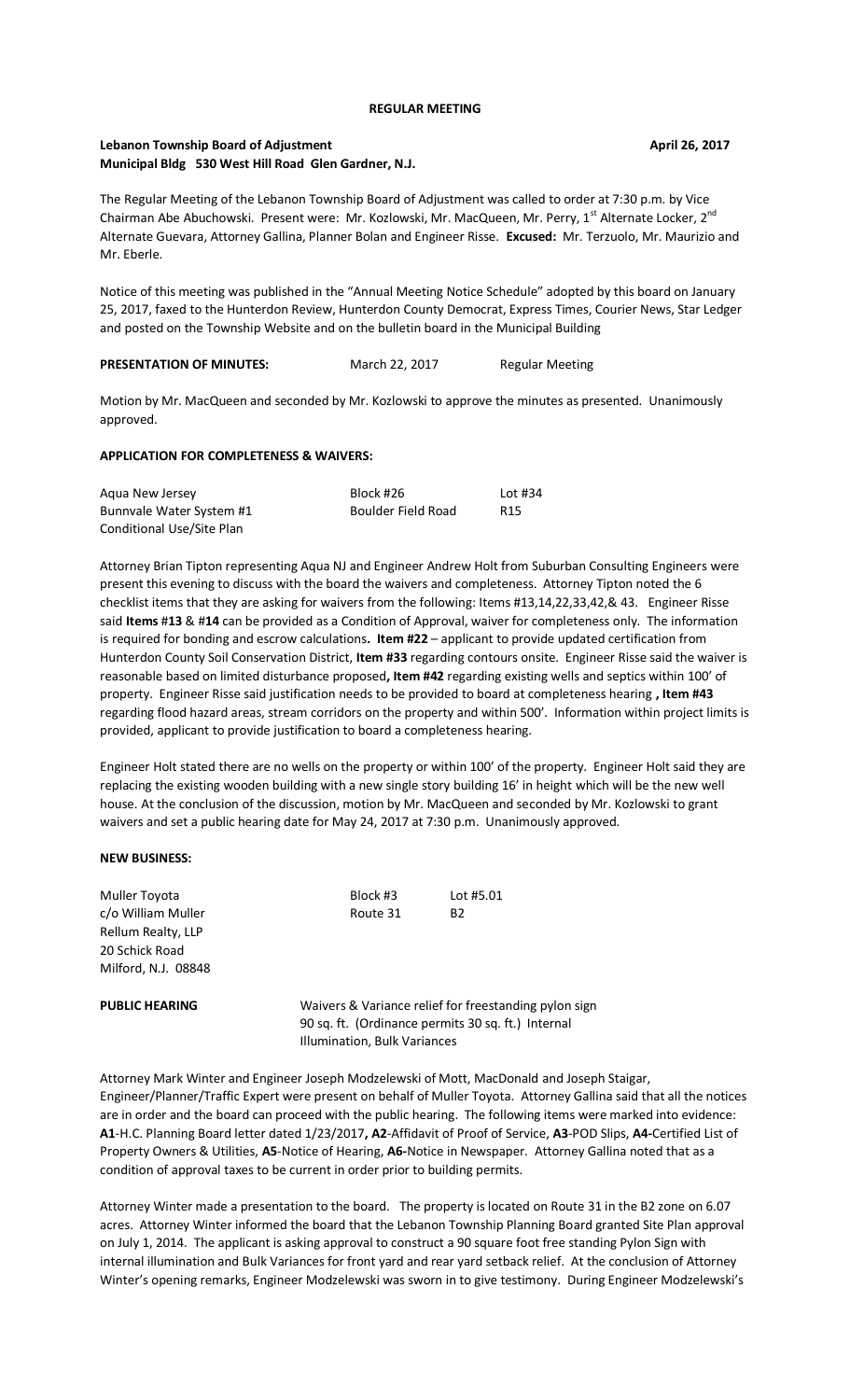testimony, the following item was marked into evidence: **A7**-Variance Plan dated August 22, 2016. The B2 zone permits a sign to be 30 square feet. The proposed sign is 90 square feet with the width of 6' and height of 15' The setback requirements by ordinance is 50' front and rear. The proposed sign will be 20' for front yard and 40' for rear yard. Item **A8**-rendering of sign was marked into evidence. Engineer Modzelewski noted that the proposed sign will be similar to the sign at the Sales Office across the Highway. At the conclusion of Engineer Modzelewski's testimony, Vice Chairman Abuchowski asked if the board had any questions. Vice Chairman Abuchowski asked what are the limitations that require a variance for setbacks and asked why they can't meet the setbacks required by ordinance. Engineer Modzelewski said the Planner will be the one to answer that question. Vice Chairman Abuchowski opened the hearing to the public for questions. There were none.

Attorney Winter had William Muller sworn in to give testimony. Mr. Muller said they sent a survey out to their customers. The main complaint from their customers was the visibility of the entrance when traveling north on Route 31. In most cases, the customer missed the entrance and had to find a place to turn around since the entrance is not clearly marked. Mr. Muller said the only day the Service Center is open until 7:00 p.m. is Thursday. The lights at the Service Center go dim at 8:00 p.m. and turned off at night. Mr. Muller informed the board that during winter when it gets dark early the sign will be lit when the Service Center is open until 7:00 p.m. At the conclusion of Mr. Muller's testimony, Vice Chairman Abuchowski asked if the board had any questions. Ms. Guevara asked about the lighting in the evening. Mr. Muller stated that only on Thursday will the Service Center be opened until 7:00 p.m. then the lighting will be dimmed and then off during the night. Being no further questions of the board, the hearing was opened to the public for questions, there were none.

Engineer/Planner Joseph Staigar was sworn in to give testimony on behalf of the applicant. Planner Staigar noted that Route 31 is a high speed highway with approximately 25,000 vehicles that pass the Service Center on a daily basis. Planner Staigar said it is important for the sign to be illuminated in order to give the customers enough time to slow down to make the turn into the parking lot. At this time the following item was marked into evidence: **A9-** 3 photos. Planner Staigar reviewed the photos for the board. The  $1<sup>st</sup>$  photo was taken from the northbound direction showing that you need at least 750' before the entrance which will give the motorist significant time to identify the entrance to the Service Center. The sign will enhance traffic safety and being illuminated is essential. It will also be consistent with the sign on the south bound side of Route 31. Planner Staigar said if the sign were moved back to comply with the setback requirements and with the vegetation along Route 31, it would impair the visibility of the sign. Planner Staigar said the benefit of granting a C2 variance would outweigh any detriment. Attorney Gallina had the following marked into evidence: **A10-**Letter from Attorney Gallina dated January 17, 2017. At the conclusion of Planner Staigar testimony, the following board members asked questions: Mr. Perry & Mr. Kozlowski. Mr. MacQueen asked about the checklist items for waivers. Ms. Glashoff said those comments were from the Review Committee and forwarded on to Engineer Risse.

Planner Bolan said the properties along Route 31 vary in size and were from ½ acre up to the largest lot being Vice 14 acres of Davara Industrial Center which is next to Muller's Service Center. Planner Bolan also noted that the applicant does not need a rear yard variance since under the Ordinance for corner lots, the boundary line along Buffalo Hollow Road is actually a side yard instead of a rear yard. Planner Bolan said the board can grant the variance as requested. Engineer Risse said the proposed sign makes sense for traffic safety. It was also noted from a question by Mr. Perry that between Mr. Muller and the D.O.T. they had the service road paved. Vice Chairman Abuchowski opened the hearing to the public for questions. There were none. Vice Chairman Abuchowski opened the hearing to the public for statements and comments. There were none.

At this time, Attorney Winter gave his summation. At the conclusion, motion by Mr. MacQueen and seconded by Mr. Kozlowski to close the public portion of the hearing. Unanimously approved. The board deliberated at this time. At the conclusion of their deliberations, motion by Mr. Kozlowski and seconded by Mr. Perry to grant the Bulk Variance relief for the proposed free standing sign permitting a 90 square internally illuminated sign 15' x 6' and granting a front yard setback of 10' and side yard setback of 40' with the following conditions:

- a. The applicant shall obtain all other necessary approvals from any outside agencies having jurisdiction.
- b. The applicant will pay all necessary fees and escrows payable in connection with the application.
- c. The applicant shall furnish the necessary certification from the Tax Collector that all property taxes are paid to date before any building permits are issued.
- d. All necessary permits shall be obtained within 18 months of the date of the adoption of the Resolution. Per Ordinance Section 45-20, if an extension of time is needed, the request must be made in writing prior to the expiration of the 18 months.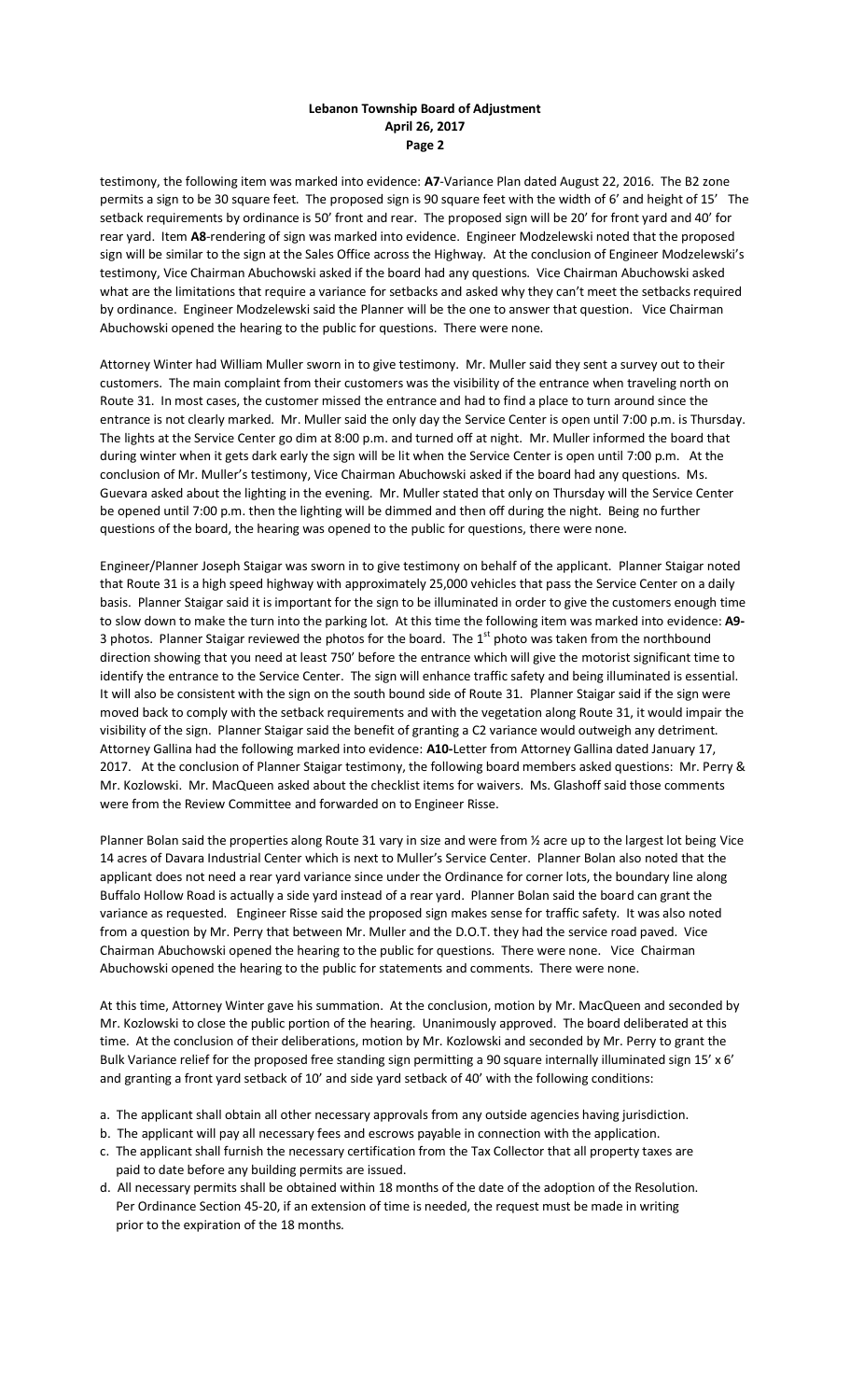| <b>ROLL CALL</b>                         | Yes: Mr. Kozlowski<br>Mr. MacQueen<br>Mr. Abuchowski                                                                                                          | Mr. Perry<br>Mr. Locker<br>Ms. Guevara | Absent: Mr. Terzuolo<br>Mr. Eberle<br>Mr. Maurizio | No: none<br>Abstain: none |
|------------------------------------------|---------------------------------------------------------------------------------------------------------------------------------------------------------------|----------------------------------------|----------------------------------------------------|---------------------------|
|                                          | Attorney Gallina will have the Resolution prepared and on the next Agenda of May 24, 2017.                                                                    |                                        |                                                    |                           |
|                                          | Engineer Risse left the meeting at 8:30 p.m.                                                                                                                  |                                        |                                                    |                           |
| Gil Levy                                 |                                                                                                                                                               | Block #16                              | Lot#24                                             |                           |
| 6 Twin Pines Lane<br>Califon, N.J. 07830 |                                                                                                                                                               | <b>Twin Pines Lane</b>                 | R 1½                                               |                           |
| <b>PUBLIC HEARING</b>                    | Variance for side yard (15.9 from property line) & Height Variance<br>per ordinance 400-4:1.5 Schedule (18' over height limit, 15'<br>requirement in setback) |                                        |                                                    |                           |

Mr. Kozlowski recused himself from the Levy application and left the meeting room at this time.

Attorney Christopher Trofimov was present to represent the applicant Gil Levy. Attorney Gallina announced that all the notices are in order and the board can proceed with the public hearing. The following items were marked into evidence: **A1**-Affidavit of Proof of Service, **A2-**POD Slips, **A3**-Certified List of Property Owners and Utilities, **A4**-Notice of Hearing, **A5-**Proof of Newspaper Publication, **A6-** Taxes Paid.

Attorney Trofimov made a presentation to the board. At the conclusion of the presentation, Engineer Robert Clerico was sworn in to give testimony. The following items were marked into evidence: **A7-** Existing conditions of the property, the plan was prepared by Land Surveyor Carl Herrman dated 8/31/2016 and **A8**-Variance Plan prepared by Engr. Clerico dated 9/20/2016 and revised 1/13/2017. Engineer Clerico testified that the property in question sits on a private road called Twin Pines Lane which it accesses Hoffman's Crossing Road. The lot is approximately 5.68 acres in the R1½ zone. The applicant is seeking relief for a newly constructed garage. The garage is a 2 car garage and sits in the front yard setback and is 15.9' off the property line instead of 20' to meet the setback requirements. Engineer Clerico said the height of the new garage is 31.4'. The garage is approximately 24'x24' and is built into the existing slope. There is a 6' to 7' high cupola on top of the garage. Engineer Clerico said if the building was in the building envelop the height could be up to 30' but since it is in the front yard setback, by ordinance you are only allowed a height of 15'. The following item were marked into evidence: **A9-**Set of 4 photographs. The photos are showing the new garage from different angles. At the conclusion of Engineer Clerico testimony, Vice Chairman Abuchowski asked if the board had questions of Engineer Clerico. Mr. Perry questioned the height of the new garage. Engineer Clerico said they used the average grade in the front of the garage and in the rear. Mr. MacQueen asked if this was a preexisting structure taken apart and rebuilt. Attorney Trofimov said that the applicant will give testimony regarding Mr. MacQueen's question. Mr. MacQueen asked what the height of the building in the front. Engineer Clerico said about 2' higher in the front.

Vice Chairman Abuchowski opened the hearing to the public for questions of Engineer Clerico. Mr. Mroz of Deerpath Road had questions regarding the height. Ms. Kelly Garland of Twin Pines Road also had questions regarding height and distance from the property line. At the conclusion of the public questions, the applicant Gil Levy was sworn in to give testimony. Mr. Levy said he purchased the property in 2006. The following items were marked into evidence: **A10**-Photograph of property in 1950's, **A11**-Survey of property showing garage was unusable at the time of purchase in 2006. Mr. Levy said the property was in disrepair when he purchased it. The garage building was falling apart and was only rubble. Mr. Levy said he rebuilt the garage on the existing foundation and started construction on the garage last year. Mr. Levy said there will be an office on the second floor of the garage. At the conclusion of Mr. Levy's testimony, Vice Chairman Abuchowski asked if the board had any questions of the application. Ms. Guevara had a question regarding the photo on the top of the fourth page. Asked if there was a garage attached to the house. Mr. Levy said yes. Ms. Guevara in referring to the 2 car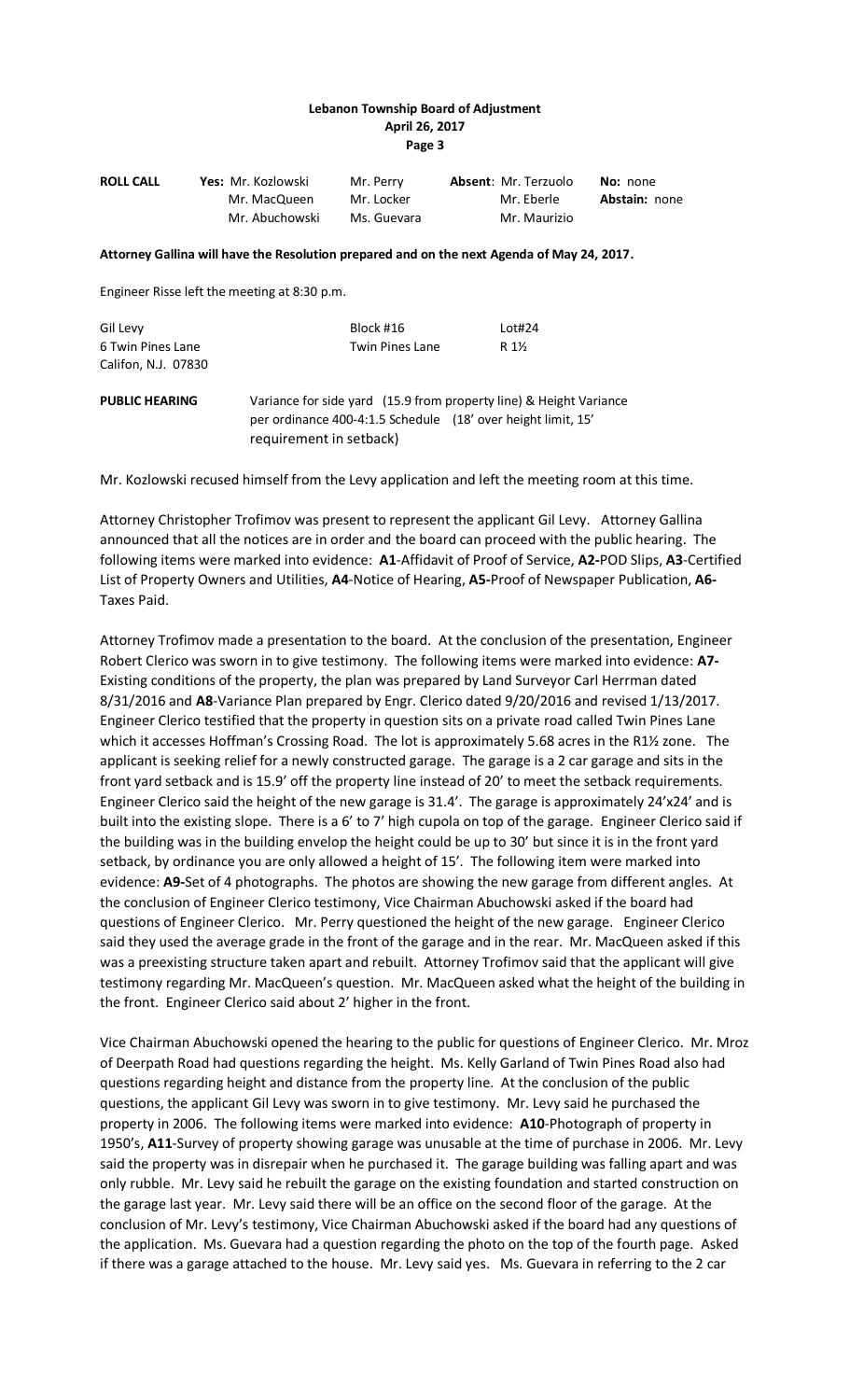garage, asked about the alternate use on the 2<sup>nd</sup> floor and asked where the stairs are located. Mr. Levy said inside the building and the garage will be on the first floor and the office on the second floor. Ms. Guevara informed the applicant he has exceeded the garage at this point and there is already a garage on the property. Ms. Guevara noted that the applicant has created an accessory building that is more than a garage since it includes an office on the second floor. Attorney Trofimov asked Mr. Levy if the original garage had a second story. Mr. Levy said he did not know. Ms. Guevara said from the photo it looks like it was just a single story building. Mr. MacQueen referred to the photos on page 1 of 9 and page 3 where you can see the neighbor's house. Mr. MacQueen said you can clearly see the neighbor's house in the pictures on Page 1 and 2. Mr. MacQueen questioned the inspections regarding the house. Mr. Levy said when Charlie Rogers was there it was to inspect the electric for the septic system only. Mr. MacQueen said even when taking the cupola off, the height of the garage would still be over the limit. Attorney Trofimov said yes since the limit is 15'. At the conclusion of Mr. Levy's testimony and questions by the board, Vice Chairman Abuchowski opened the hearing to the public for questions. There were none.

Planner Bolan noted there was no testimony or rationale to grant the variances in terms of the shape of the property or topographical conditions or hardships, only the self-imposed hardship and have not heard anything that the variance can be granted without any detriment to the public good or without substantial impairment of the zone plan and zoning ordinance. Attorney Trofimov said he would like to have Engineer Clerico address those issues. Vice Chairman Abuchowski asked if the board had questions of Mr. Levy, there were none. When opened to the public for questions, there were none.

The board decided at this time to take a 5 minute break at 9:30 p.m. When the board reconvened at 9:35 p.m. Engineer Clerico address the issues brought up by Planner Bolan. At the conclusion of Engineer Clerico testimony, Vice Chairman Abuchowski asked if the board had any questions. There were none. When opened to the public for questions, there were none. Vice Chairman Abuchowski opened the hearing to the public for comments and statements. The following people had statements and were sworn in: Mr. Mroz of 11 Deerpath Road, Kelly Garland of 4 Twin Pines Lane. At the conclusion of the statements, Attorney Trofimov gave his summation. At the conclusion of the summation, Vice Chairman Abuchowski closed the public portion of the hearing. The board deliberated at this time.

At the conclusion of the board's deliberation, motion by Ms. Guevara and seconded by Mr. Perry to grant the bulk variance relief front yard setback and height of an accessary structure with the following conditions:

- a. The maximum height of the garage shall be 25'.
- b. The applicant shall obtain all other necessary approvals from any outside agencies having jurisdiction.
- c. The applicant will pay all necessary fees and escrows payable in connection with the application.
- d. All necessary permits shall be obtained within 18 months of the date of the adopted Resolution. The applicant is advised that pursuant to Ordinance Section 45-20, if an extension of this time period is needed, the request must be made in writing prior to expiration of the 18 month period.

| <b>ROLL CALL</b> | <b>Yes: Mr. Abuchowski</b> | <b>No:</b> Mr. MacQueen | <b>Absent: Mr. Terzuolo</b> |
|------------------|----------------------------|-------------------------|-----------------------------|
|                  | Ms. Guevara                | Mr. Locker              | Mr. Eberle                  |
|                  | Mr. Perry                  |                         | Mr. Maurizio                |

**Attorney Gallina will prepare the Resolution to be on the next agenda of May 24, 2017.**